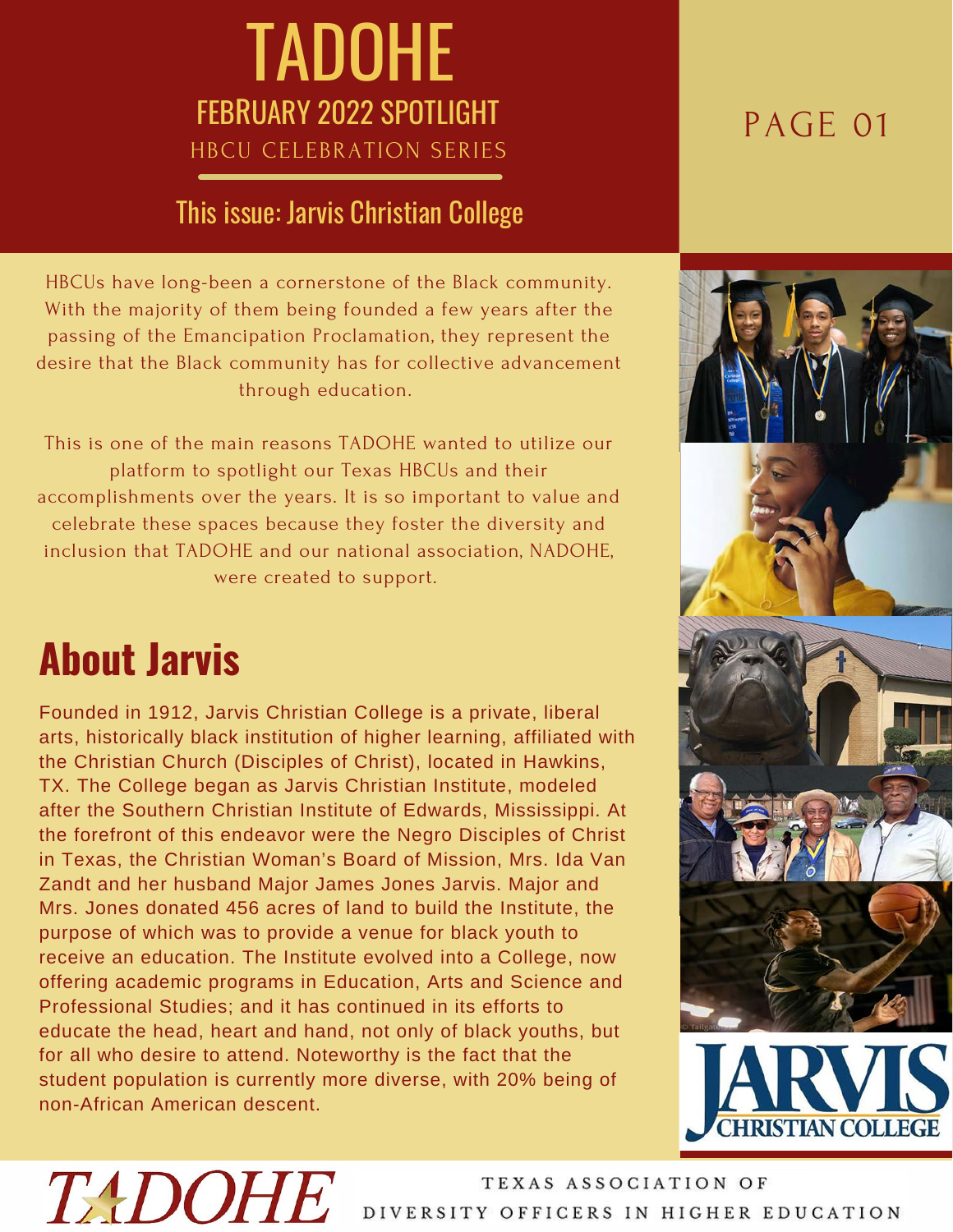### PAGE 02

Since its founding, Jarvis Christian College has continued to develop and refine itself as an institution. Below are some highlights about how Jarvis Christian College is continuing to grow and exciting news about upcoming projects.

# **Jarvis Highlights**

- Celebrating 110 years of existence, the College is hosting its Founders/Homecoming activities March 13 – 20, 2022. Major events are inclusive of the JN Ervin Convocation, with the Reverend Alvin O. Jackson as the speaker and the signature event, the Pioneer Hall of Fame and Preeminence Awards Gala, with entertainment by Jeffrey Osborne and the Dazz Band.
- The new Jarvis Christian College Student and Community Center plans include an auditorium to seat 600, a business conference and hotel center, food court, computer labs, bowling alley and more to enhance town and gown relationship.
- Jarvis has plans to construct Soccer/Track and Field Complex.
- Jarvis has been approved by the Southern Association of Colleges and Schools to offer two new master's degrees: MBA and Master in Criminal Justice. These are the FIRST graduate degrees for Jarvis.
- New graduate degree programs offer Jarvis the opportunity to move from a college to a university, with the possibility for name change, pending Board approval.
- Jarvis will hold three new Master Classes in 2022: E-Sports management, Entertainment and Cybersecurity.
- Jarvis connected with Danubius University in Galati, Romania, to build student/faculty exchange. Four Jarvis students will study this summer (2022) in Romania due to anonymous donor providing airfare, tuition, etc.
- The College has the following programs:
	- *Adult and Continuing Education Program*
	- *Hawkins Campus*

**TADOHE** 

- *Dallas Teaching Site (recently opened at a new location)*
- *Summer Science STEM Program*
- *Early Start Summer Program*
- *Summer Enrichment Program*
- *Entrepreneur Program*
- *Jarvis OnlineWorkforce Development Initiative*

#### TEXAS ASSOCIATION OF DIVERSITY OFFICERS IN HIGHER EDUCATION